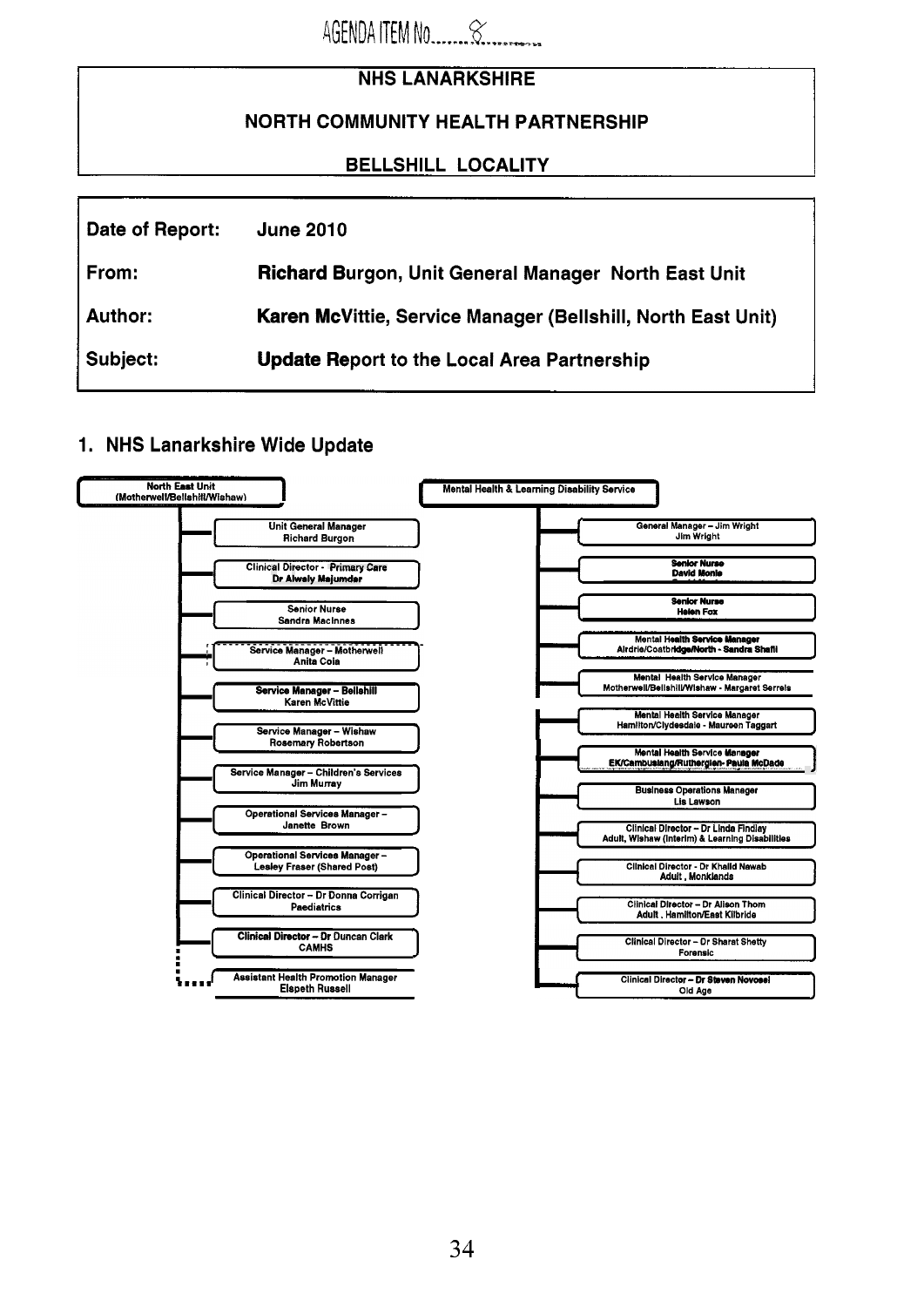## **2. Issues Specific to the Locality**

## **Blue Light Disco**

The Blue Light Disco (BLD) continues to be a successful mechanism to provide a safe drug and alcohol free environment for young people to have fun. A wide range of partners have been involved in the organisation of this event (Police, Health, NL Leisure, Side Kicks, Fire and Rescue, Regeneration, CLAD, Voluntary sector, Young Scot, Generation Youth and the Community Forum). The last BLD on 3<sup>rd</sup> October was a success with 170 young people attending. The disco was held at Sir Matt Busby Sports Complex and has merged with the successful 'Saturday Sports Scene' project. Education and Information was provided by Young Carers, Terence Higgins Trust, LANDED and SAMH.

The evaluations have highlighted that young people want the disco's to continue. The partners have committed to **4** discos for next year as this is an excellent opportunity for all to engage with local young people.

The next BLD is Saturday 12<sup>th</sup> December which will have a Christmas theme. A cheque for monies raised at the event will be presented to Cash for Kids.

#### **Friday Night Project**

The Friday Night Project in Keir Hardie Centre is a partnership approach to plan and deliver diversion activities for local young people.

The project started on Friday 9 October 2009 from 6pm till lOpm and all young people are invited to come along and be involved. The project provides football coaching on the new 3G Pitch, fitness facilities with gym instructor, beauty, DJ and dance workshops.

#### **One Gender, Many Cultures Fashion Show**

Female fashion from every corner of Lanarkshire's multi-ethnic community was celebrated at a prestigious fashion show.

The 'One Gender Many Cultures' fashion show took place at the Hilton Strathclyde on 8<sup>th</sup> November. Thirty Lanarkshire women modelled a range of clothes reflecting the range of cultural backgrounds in the county. Almost 200 women attended and raised over £1,000 for the cancer support charity Maggie's Lanarkshire.

The event was organised by the Bellshill based group (Humjolie) in partnership with Maggie's Lanarkshire and was supported by NHS Lanarkshire, Scottish Community Foundation Women's Fund and the North Lanarkshire Community Forum. Humjolie provides a range of services to Asian women in Lanarkshire as well as a place for them to meet and discuss issues that are important to them.

Anila Ansari, NHS Lanarkshire's Community Health Educator for minority ethnic groups, said: "This fabulous fashion show not only gave Lanarkshire women the chance to get involved and raise awareness of the work of a valued charity, it was also be an opportunity for women from different cultural backgrounds to come together and promote community cohesion and celebrate diversity."

#### **Healthy Living Initiative**

The HLI Steering Group is now established, has met twice and has 18 members representing 15 disciplines from public, private and third sector organisations.